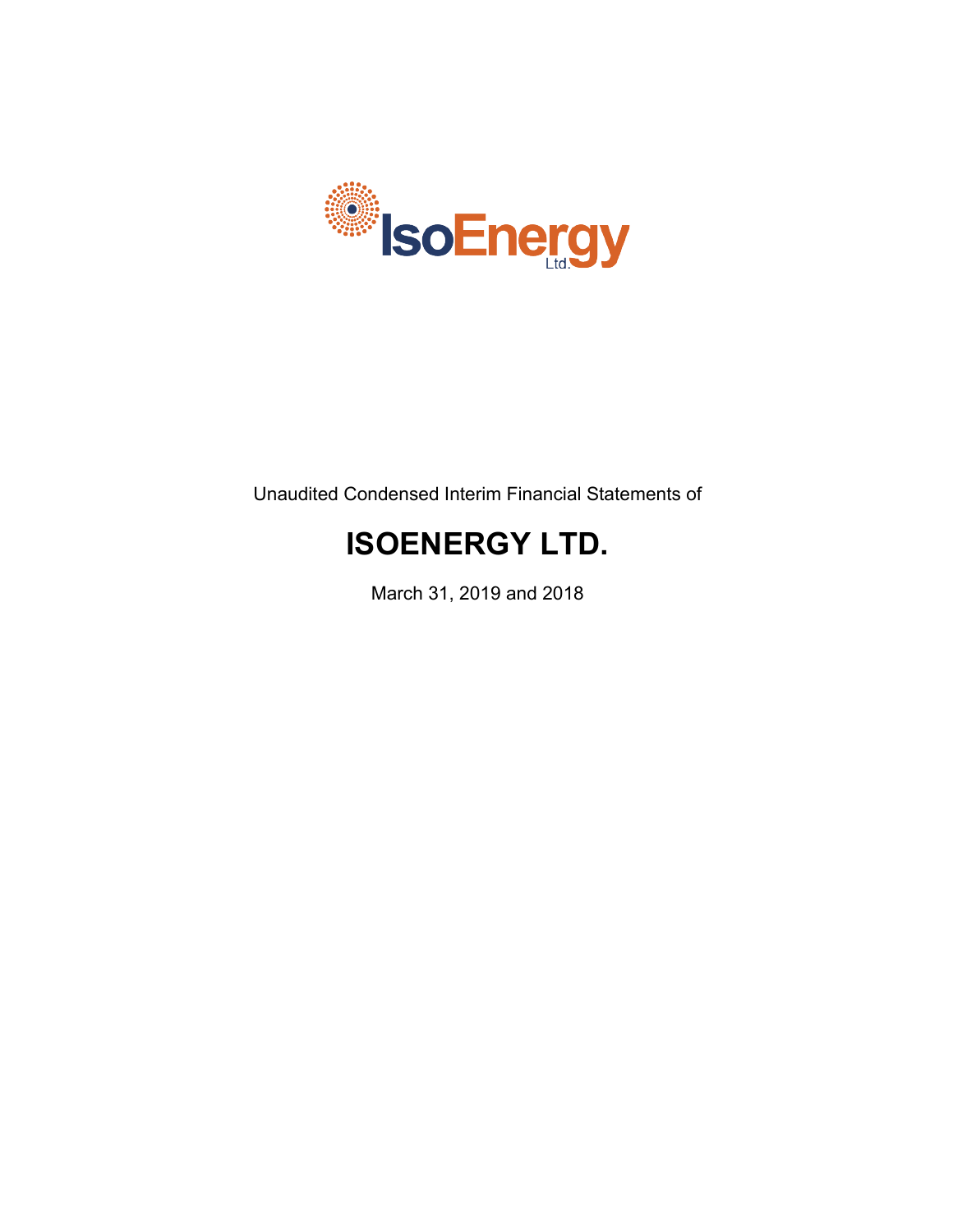# **ISOENERGY LTD. CONDENSED INTERIM STATEMENTS OF FINANCIAL POSITION**

(Unaudited) (Expressed in Canadian Dollars) As at

|                                          | <b>Note</b><br>March 31, 2019 |    | December 31, 2018 |                  |
|------------------------------------------|-------------------------------|----|-------------------|------------------|
| <b>ASSETS</b>                            |                               |    |                   |                  |
| <b>Current</b>                           |                               |    |                   |                  |
| Cash                                     |                               | \$ | 4,350,782         | \$<br>6,405,256  |
| Accounts receivable                      |                               |    | 76,331            | 65,492           |
| Prepaid expenses                         |                               |    | 132,259           | 89,317           |
|                                          |                               |    | 4,559,372         | 6,560,065        |
| <b>Non-Current</b>                       |                               |    |                   |                  |
| Deposit                                  |                               |    | 9,274             | 9,274            |
| Property and equipment                   | 5                             |    | 270,642           | 28,198           |
| Exploration and evaluation assets        | 6                             |    | 44,954,200        | 43,473,242       |
| <b>TOTAL ASSETS</b>                      |                               | \$ | 49,793,488        | \$<br>50,070,779 |
|                                          |                               |    |                   |                  |
| <b>LIABILITIES</b>                       |                               |    |                   |                  |
| <b>Current</b>                           |                               |    |                   |                  |
| Accounts payable and accrued liabilities |                               | \$ | 125,506           | \$<br>266,364    |
| Current portion of lease liability       | 7                             |    | 63,678            |                  |
| Flow-through share premium liability     | 8                             |    | 357,890           | 550,392          |
|                                          |                               |    | 547,074           | 816,756          |
| <b>Non-Current</b>                       |                               |    |                   |                  |
| Long-term lease liability                | 7                             |    | 183,875           |                  |
| Deferred income tax liability            |                               |    | 469,149           | 199,366          |
| <b>TOTAL LIABILITIES</b>                 |                               |    | 1,200,098         | 1,016,122        |
|                                          |                               |    |                   |                  |
| <b>EQUITY</b>                            |                               |    |                   |                  |
| Share capital                            | 10                            |    | 52,533,694        | 52,533,694       |
| Share option reserve                     | 10                            |    | 3,167,249         | 3,075,648        |
| Warrant reserve                          | 10                            |    | 305,937           | 305,937          |
| Deficit                                  |                               |    | (7, 413, 490)     | (6,860,622)      |
| <b>TOTAL EQUITY</b>                      |                               |    | 48,593,390        | 49,054,657       |
|                                          |                               |    |                   |                  |
| <b>TOTAL LIABILITIES AND EQUITY</b>      |                               | \$ | 49,793,488        | \$<br>50,070,779 |

**Nature of operations (Note 2) Commitments (Note 7)** 

The accompanying notes are an integral part of the condensed interim financial statements These condensed interim financial statements were authorized for issue by the Board of Directors on May 8, 2019

**Craig Parry, CEO, Director Trevor Thiele, Director**

**"***Craig Parry***" "***Trevor Thiele***"**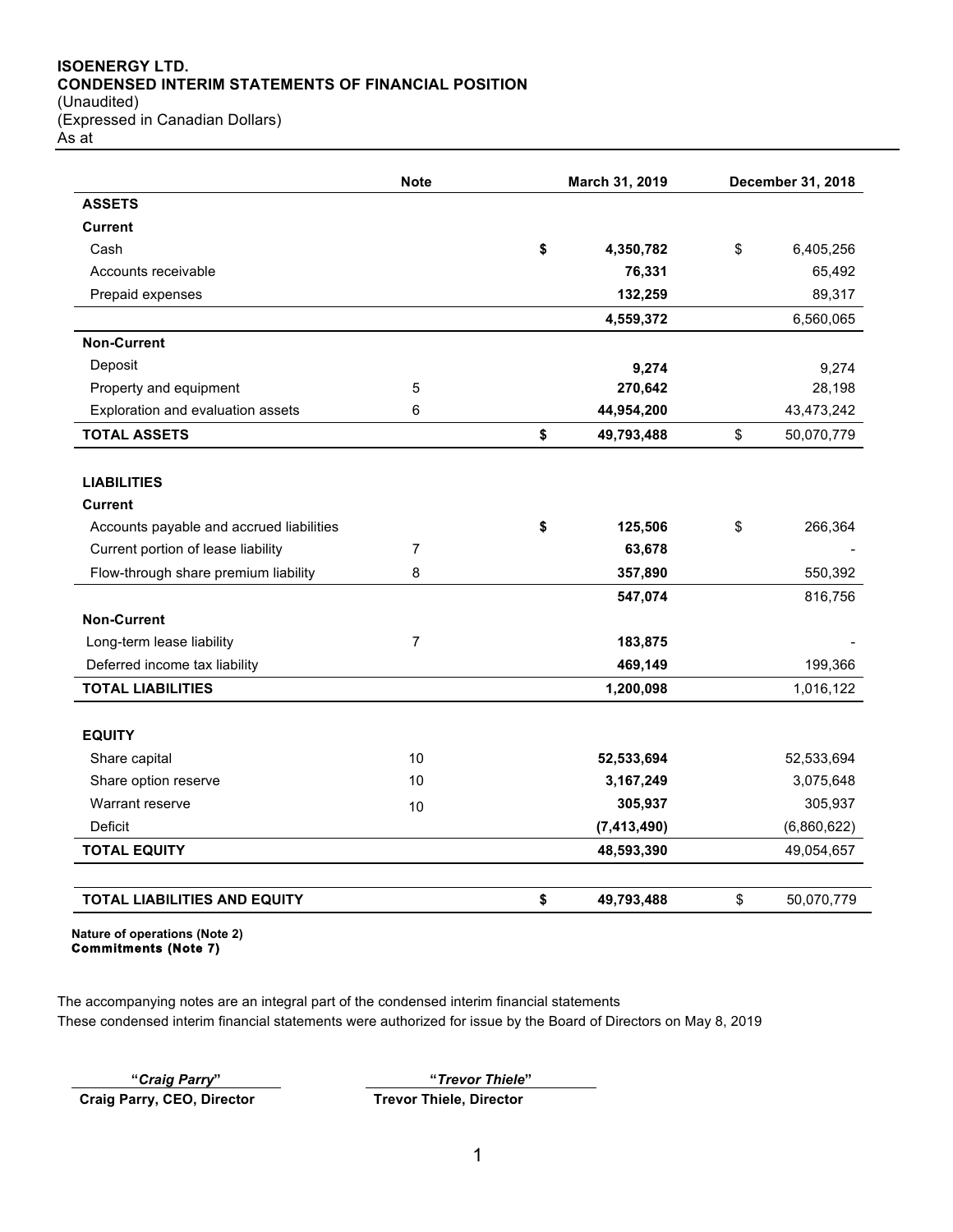# **ISOENERGY LTD. CONDENSED INTERIM STATEMENTS OF LOSS AND COMPREHENSIVE LOSS** (Unaudited)

(Expressed in Canadian Dollars)

For the three months ended March 31

|                                                                             | <b>Note</b> | 2019             |    | 2018       |
|-----------------------------------------------------------------------------|-------------|------------------|----|------------|
| <b>General and administrative costs</b>                                     |             |                  |    |            |
| Share-based compensation                                                    | 10, 11      | \$<br>63,098     | \$ | 133,602    |
| Administrative salaries, contract and director fees                         | 11          | 161,636          |    | 176,879    |
| Investor relations                                                          |             | 104,314          |    | 66,251     |
| Office and administrative                                                   |             | 46,444           |    | 42,016     |
| Professional and consultant fees                                            |             | 60,488           |    | 35,932     |
| Travel                                                                      |             | 25,816           |    | 36,072     |
| Public company costs                                                        |             | 20,952           |    | 39,368     |
| Depreciation expense                                                        |             | 15,173           |    | 1,076      |
| Total general and administrative costs                                      |             | (497, 921)       |    | (531, 196) |
| Interest income                                                             |             | 17,952           |    | 6,937      |
| Interest on lease liability                                                 | 7           | (3, 194)         |    |            |
| Rental income                                                               |             | 7,576            |    |            |
| Loss from operations                                                        |             | (475, 587)       |    | (524,259)  |
| Deferred income tax expense                                                 | 9           | (77, 281)        |    | (9,032)    |
| Loss and comprehensive loss                                                 |             | \$<br>(552, 868) | S  | (533, 291) |
| Loss per common share - basic and diluted                                   |             | \$<br>(0.01)     | \$ | (0.01)     |
| Weighted average number of common shares<br>outstanding - basic and diluted |             | 68,363,868       |    | 46,134,548 |

The accompanying notes are an integral part of the condensed interim financial statements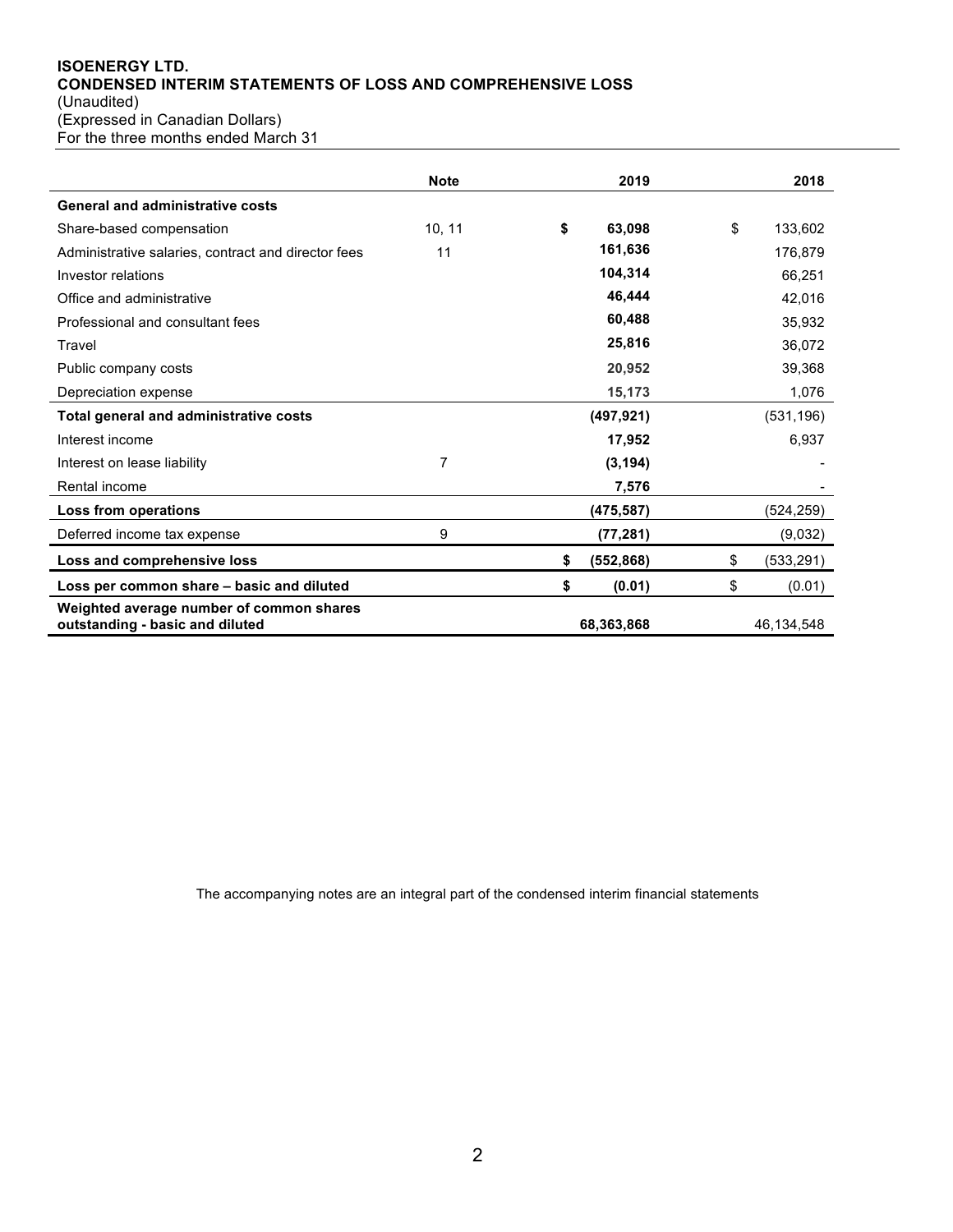## **ISOENERGY LTD. STATEMENTS OF CHANGES IN EQUITY** (Unaudited) (Expressed in Canadian Dollars)

|                                                        | <b>Note</b> | Number of<br>Common<br><b>Shares</b> | <b>Share</b><br>Capital  | <b>Option</b><br>reserve | Warrant<br>reserve   | <b>Deficit</b>           | Total        |
|--------------------------------------------------------|-------------|--------------------------------------|--------------------------|--------------------------|----------------------|--------------------------|--------------|
| Balance as at January 1, 2018                          |             | 46,060,548                           | \$44,594,869             | \$2,421,449              | \$<br>-              | \$(5,028,341)            | \$41,987,977 |
| Shares issued for exploration<br>and evaluation assets | 10          | 3,330,000                            | 1,282,050                |                          |                      | $\overline{\phantom{a}}$ | 1,282,050    |
| Share-based payments                                   | 10          | $\blacksquare$                       | $\overline{\phantom{a}}$ | 190,868                  |                      | $\blacksquare$           | 190,868      |
| Loss for the period                                    |             | $\qquad \qquad$                      | $\qquad \qquad$          |                          | $\blacksquare$       | (533, 291)               | (533, 291)   |
| Balance as at March 31, 2018                           |             | 49,390,548                           | \$45,876,919             | \$2,612,317              | \$<br>$\blacksquare$ | \$ (5, 561, 632)         | \$42,927,604 |
| Balance as at January 1, 2019                          |             | 68,363,868                           | \$52,533,694             | \$3,075,648              | \$<br>305,937        | \$ (6,860,622)           | \$49,054,657 |
| Share-based payments                                   | 10          | ٠                                    | ۰                        | 91,601                   | $\blacksquare$       |                          | 91,601       |
| Loss for the period                                    |             | ٠                                    | $\blacksquare$           |                          | $\blacksquare$       | (552, 868)               | (552, 868)   |
| Balance as at March 31, 2019                           |             | 68,363,868                           | \$52,533,694             | \$3,167,249              | \$<br>305,937        | \$(7,413,490)            | \$48,593,390 |

The accompanying notes are an integral part of the condensed interim financial statements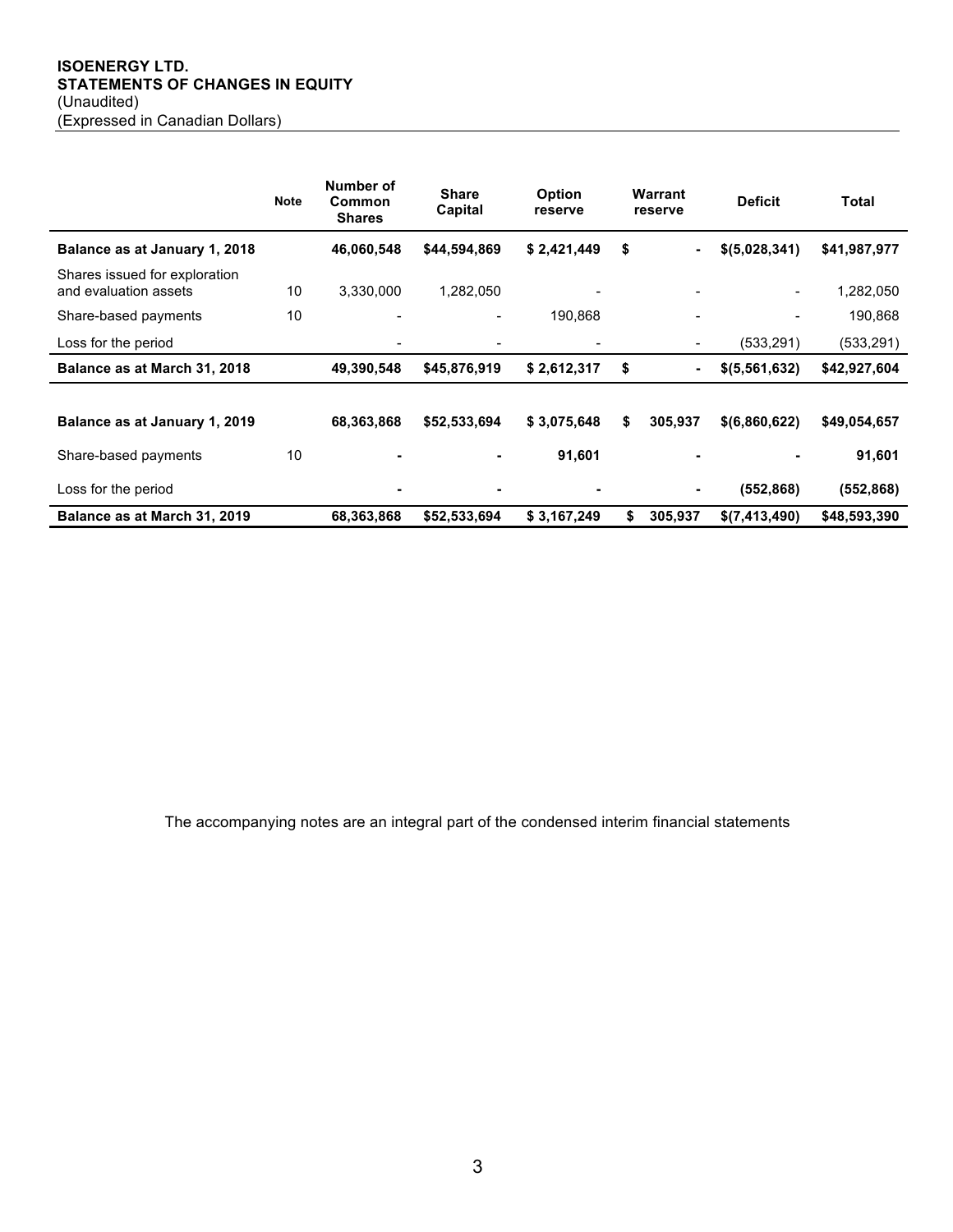|                                                     | 2019              | 2018              |
|-----------------------------------------------------|-------------------|-------------------|
| Cash flows from (used in) operating activities      |                   |                   |
| Loss for the period                                 | \$<br>(552, 868)  | \$<br>(533, 291)  |
| Items not involving cash:                           |                   |                   |
| Share-based payments                                | 63,098            | 133,602           |
| Deferred income tax expense                         | 77,281            | 9,032             |
| Depreciation expense<br>Interest on lease liability | 15,173<br>3,194   | 1,076             |
| Changes in non-cash working capital                 |                   |                   |
| Account receivable                                  | (10, 839)         | (27, 026)         |
| Prepaid expenses                                    | (42, 942)         | 12,894            |
| Deposits                                            |                   | (3,822)           |
| Accounts payable and accrued liabilities            | (140, 858)        | (26, 272)         |
|                                                     | \$<br>(588, 761)  | \$<br>(433, 807)  |
|                                                     |                   |                   |
| Cash flows used in investing activities             |                   |                   |
| Additions to exploration and evaluation assets      | \$<br>(1,450,560) | \$<br>(816, 113)  |
| Acquisition of exploration and evaluation assets    |                   | (224, 501)        |
| Additions to equipment                              |                   |                   |
|                                                     | \$<br>(1,450,560) | \$<br>(1,040,614) |
|                                                     |                   |                   |
| Cash flows used in financing activities             |                   |                   |
| Lease liability payments:                           |                   |                   |
| Principal                                           | \$<br>(11, 959)   | \$                |
| Interest                                            | (3, 194)          |                   |
|                                                     | \$<br>(15, 153)   | \$                |
|                                                     |                   |                   |
| Change in cash                                      | \$<br>(2,054,474) | \$<br>(1,474,421) |
| Cash, beginning of period                           | 6,405,256         | 3,324,582         |
| Cash, end of period                                 | \$<br>4,350,782   | \$<br>1,850,161   |

The accompanying notes are an integral part of the condensed interim financial statements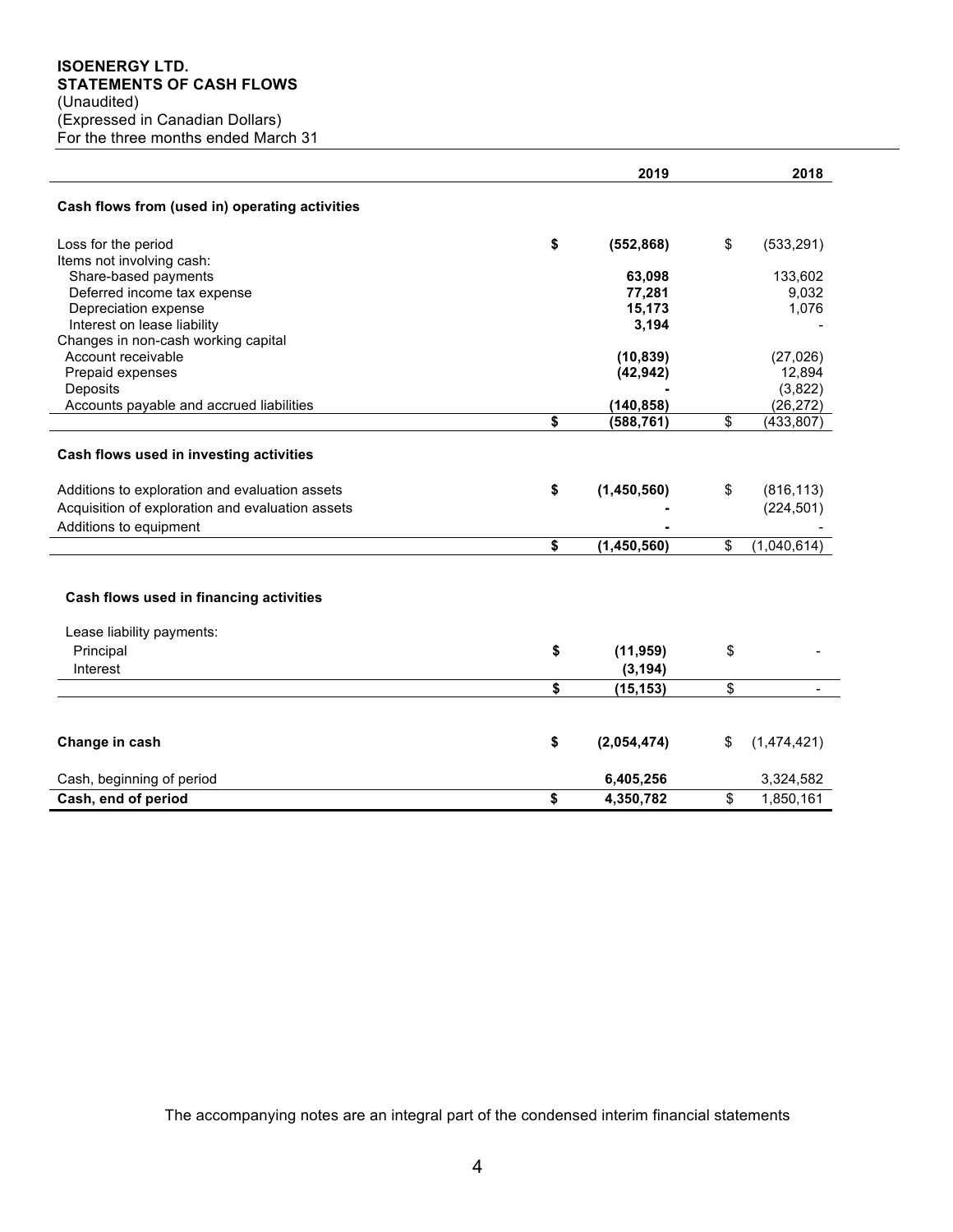## **1. REPORTING ENTITY**

IsoEnergy Ltd. including its subsidiaries and predecessor companies (as described below, "**IsoEnergy**", or the "**Company**") is an exploration stage entity engaged in the acquisition, exploration and evaluation of uranium properties in Canada. The Company's registered and records office is located on the 10<sup>th</sup> Floor, 595 Howe Street, Vancouver, BC, V6C 2TS. The Company's common shares are listed on the TSX Venture Exchange (the "**TSXV**").

As of March 31, 2019, the Company did not have any subsidiaries and NexGen Energy Ltd ("**NexGen**") holds 53.35% of IsoEnergy's outstanding common shares.

## **2. NATURE OF OPERATIONS**

As an exploration stage company, the Company does not have revenues and historically has recurring operating losses. As at March 31, 2019, the Company had accumulated losses of \$7,413,490 and working capital of \$4,370,188 (working capital is defined as current assets less accounts payable and accrued liabilities and the current portion lease liability). The Company depends on external financing for its operational expenses.

The business of exploring for and mining of minerals involves a high degree of risk. As an exploration company, IsoEnergy is subject to risks and challenges similar to companies at a comparable stage. These risks include, but are not limited to, negative operating cash flow and dependence on third party financing; the uncertainty of additional financing; the limited operating history of IsoEnergy; the lack of known mineral resources or reserves; the influence of a large shareholder; alternate sources of energy and uranium prices; aboriginal title and consultation issues; risks related to exploration activities generally; reliance upon key management and other personnel; title to properties; uninsurable risks; conflicts of interest; permits and licenses; environmental and other regulatory requirements; political regulatory risks; competition; and the volatility of share prices.

These financial statements have been prepared using IFRS applicable to a going concern, which assumes that the Company will be able to realize its assets and discharge its liabilities in the normal course of business for the foreseeable future. The ability of the Company to continue as a going concern is dependent on its ability to obtain financing and achieve future profitable operations.

The underlying value of IsoEnergy's exploration and evaluation assets is dependent upon the existence and economic recovery of mineral resources or reserves and is subject to, but not limited to, the risks and challenges identified above. Changes in future business conditions or the failure to raise additional funds could require the Company to reduce its planned activities or require material write-downs of the carrying value of IsoEnergy's exploration and evaluation assets.

## **3. BASIS OF PRESENTATION**

## **Statement of Compliance**

These condensed interim financial statements for the period ended March 31, 2019, including comparatives, have been prepared in accordance with International Accounting Standard ("**IAS**") 34 Interim Financial Reporting. They do not include all of the information required by International Financial Reporting Standards ("**IFRS**") for annual financial statements and should be read in conjunction with the audited annual financial statements for the year ended and as at December 31, 2018.

## **Basis of Presentation**

These condensed interim financial statements have been prepared on a historical cost basis, except for certain financial instruments which have been measured at fair value. In addition, these condensed interim financial statements have been prepared using the accrual basis of accounting except for cash flow information. All monetary references expressed in these financial statements are references to Canadian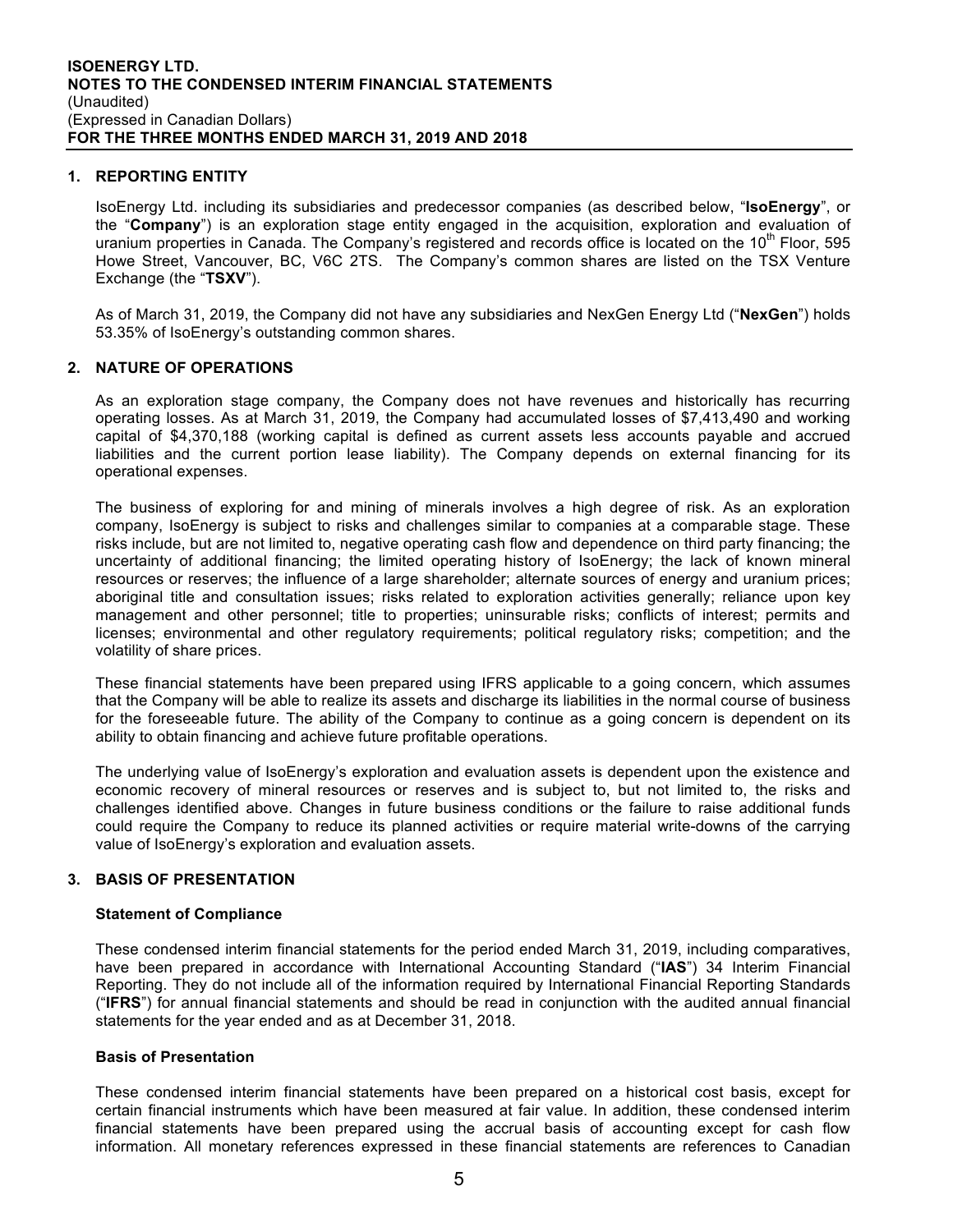#### **ISOENERGY LTD. NOTES TO THE CONDENSED INTERIM FINANCIAL STATEMENTS** (Unaudited) (Expressed in Canadian Dollars) **FOR THE THREE MONTHS ENDED MARCH 31, 2019 AND 2018**

dollar amounts ("\$"). These financial statements are presented in Canadian dollars, which is the functional currency of the Company.

#### **3. BASIS OF PRESENTATION (continued)**

#### **Critical accounting judgments, estimates and assumptions**

The preparation of the condensed interim financial statements requires management to make judgments, estimates and assumptions that affect the reported amounts of assets, liabilities, and contingent liabilities at the date of the financial statements and the reported amounts of revenues and expenses during the reporting period. Estimates and assumptions are continuously evaluated and are based on management's experience and other factors, including expectations of future events that are believed to be reasonable in the circumstances. Uncertainty about these judgments, estimates and assumptions could result in outcomes that require a material adjustment to the carrying amount of the asset or liability affected in future periods.

Information about significant areas of judgement and estimation uncertainty considered by management in preparing the financial statements are set out in Note 3 to the audited financial statements for the period ended December 31, 2018 and have been consistently followed in preparation of these condensed interim financial statements.

## **4. SIGNIFICANT ACCOUNTING POLICIES**

The accounting policies followed by the Company are set out in Note 4 to the audited financial statements for the year ended December 31, 2018 and have been consistently followed in preparation of these condensed interim financial statements except as noted below.

#### **New standards adopted:**

The Company has applied IFRS16 *Leases* ("**IFRS 16**"), effective January 1, 2019 using the modified retrospective approach and therefore the comparative information has not been restated and continues to be reported under IAS 17 *Leases* and IFRIC 4 *Determining whether an arrangement contains a lease.*

For the purpose of applying the modified retrospective approach to its office lease, the Company elected to measure the right-of-use asset at an amount equal to the lease liability at the date of initial application . At January 1, 2019, the Company recognized a right-of-use asset (Note 5) and lease liability of \$259,512 (Note 7) in respect of its office lease.

#### **Policy applicable from January 1, 2019**

At inception of a contract, the Company assesses whether a contract is, or contains, a lease. A contract is, or contains, a lease if the contract conveys the right to control the use of an identified asset for a period of time in exchange for consideration. To assess whether a contract conveys the right to control the use of an identified asset, the Company assesses whether:

- The contract involves the use of an identified asset
- The Company has the right to obtain substantially all of the economic benefits from the use of the asset throughout the period of use; and
- The Company has the right to direct the use of the asset.

As a lessee, the Company recognizes a right-of-use asset and a lease liability at the lease commencement date. The right-of-use asset is initially measured at cost, which comprises the initial amount of the lease liability adjusted for any lease payments made at or before the commencement date, plus any initial direct costs incurred and an estimate of costs to dismantle and remove the underlying asset or to restore the underlying asset or the site on which it is located, less any lease incentives received.

The right-of-use asset is subsequently depreciated using the straight-line method from the commencement date to the earlier of the end of the useful life of the right-of-use asset or the end of the lease term. The estimated useful lives of the right-of-use assets are determined on the same basis as those of the property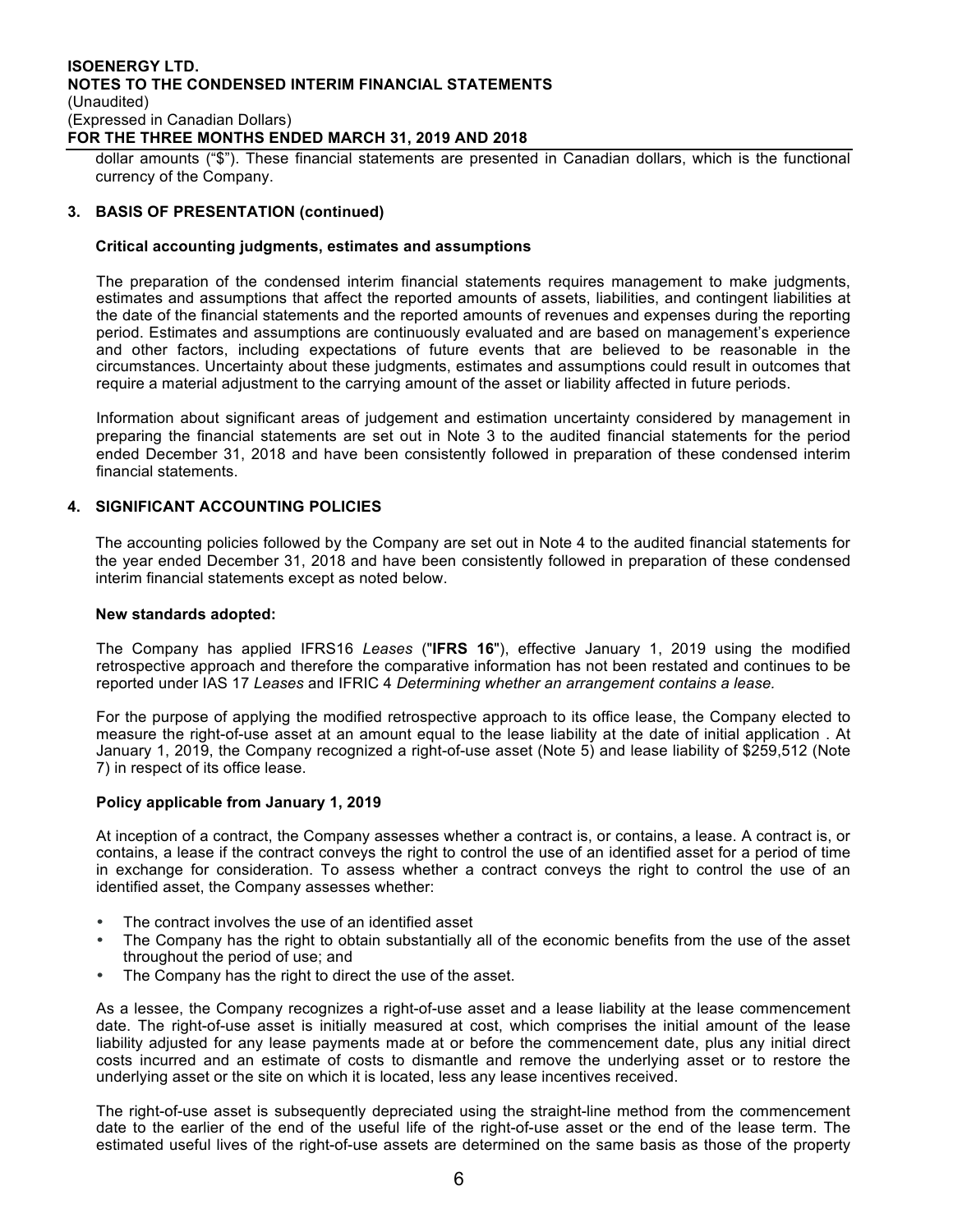#### **ISOENERGY LTD. NOTES TO THE CONDENSED INTERIM FINANCIAL STATEMENTS** (Unaudited) (Expressed in Canadian Dollars) **FOR THE THREE MONTHS ENDED MARCH 31, 2019 AND 2018**

and equipment. In addition, the right-of-use asset is periodically reduced by impairment losses, if any, and adjusted for certain remeasurements of the lease liability.

#### **4. SIGNIFICANT ACCOUNTING POLICIES (continued)**

The lease liability is initially measured at the present value of the lease payments that are not paid at the commencement date, discounted using the interest rate implicit in the lease or, if that rate cannot be readily determined, the Company's incremental borrowing rate. Generally, the Company uses its incremental borrowing rate as the discount rate.

The lease liability is measured at amortized cost using the effective interest method.

The Company presents the right-of-use asset related to its office lease in property and equipment.

#### **Short-term leases and leases of low-value assets**

The Company has elected not to recognize right-of-use assets and lease liabilities for short-term leases that have a lease term of 12 months or less and leases of low-value assets. The Company recognizes the lease payments associated with these leases as an expense on a straight-line basis over the lease term.

#### **Subleased office space**

When the Company acts as a lessor, it determines at lease inception whether each lease is a finance lease or an operating lease.

To classify each lease, the Company makes an overall assessment of whether the lease transfers substantially all of the risks and rewards incidental to ownership of the underlying asset. If this is the case, then the lease is a finance lease; if not it is an operating lease. As part of this assessment, the Company considers certain indicators such as whether the lease is for the major part of the economic life of the asset.

When the Company is an intermediate lessor, it accounts for its interests in the head lease and the sub-lease separately. It assesses the lease classification of the sub-lease by reference to the right-of-use asset arising from the head lease, not with reference to the underlying asset.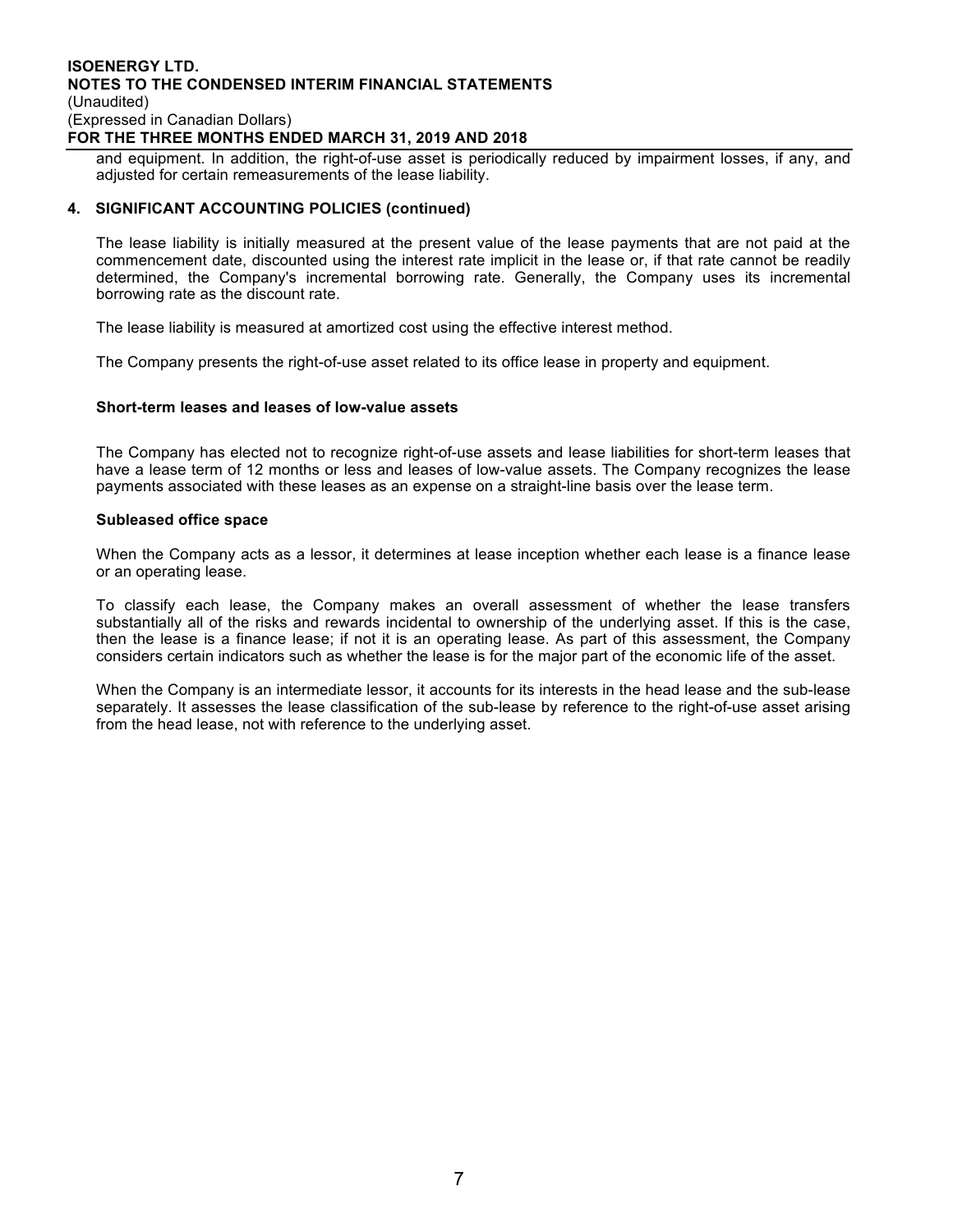# **5. PROPERTY AND EQUIPMENT**

The following is a summary of the carrying values of equipment:

|                                                                |    | Right-of-<br>use asset | Computing<br>equipment | <b>Software</b> | <b>Field</b><br>equipment | <b>Office</b><br>furniture | <b>Total</b>  |
|----------------------------------------------------------------|----|------------------------|------------------------|-----------------|---------------------------|----------------------------|---------------|
| Cost                                                           |    |                        |                        |                 |                           |                            |               |
| Balance, January 1, and<br>December 31, 2018                   | \$ |                        | \$12,350               | \$64,947        | \$27,092                  | \$13,103                   | \$<br>117,492 |
| Asset recognized on<br>adoption of IFRS 16 (Note 4<br>and $7)$ |    | 259,512                | $\blacksquare$         |                 |                           | ٠                          | 259,512       |
|                                                                | \$ | 259,512                | \$12,350               | \$64,947        | \$27,092                  | \$13,103                   | \$<br>377,004 |
| <b>Accumulated depreciation</b>                                |    |                        |                        |                 |                           |                            |               |
| Balance, January 1, 2018                                       | \$ |                        | \$<br>9,514            | \$43,849        | \$<br>7,586               | \$<br>3,963                | \$<br>64,912  |
| Depreciation                                                   |    |                        | 2,836                  | 11,156          | 6,458                     | 3,932                      | 24,382        |
| Balance, December 31, 2018                                     |    |                        | 12,350                 | 55,005          | 14,044                    | 7,895                      | 89,294        |
| Depreciation                                                   |    | 14,699                 | ۰                      | 1,243           | 652                       | 474                        | 17,068        |
| Balance, March 31, 2019                                        | \$ | 14,699                 | \$12,350               | \$56,248        | \$14,696                  | \$<br>8,369                | \$<br>106,362 |
| Net book value:                                                |    |                        |                        |                 |                           |                            |               |
| Balance, December 31, 2018                                     | \$ |                        | \$<br>۰                | \$<br>9,942     | \$13,048                  | \$<br>5,208                | \$<br>28,198  |
| <b>Balance, March 31, 2019</b>                                 | S  | 244,813                | \$<br>$\blacksquare$   | \$<br>8,699     | \$12,396                  | \$<br>4,734                | \$<br>270,642 |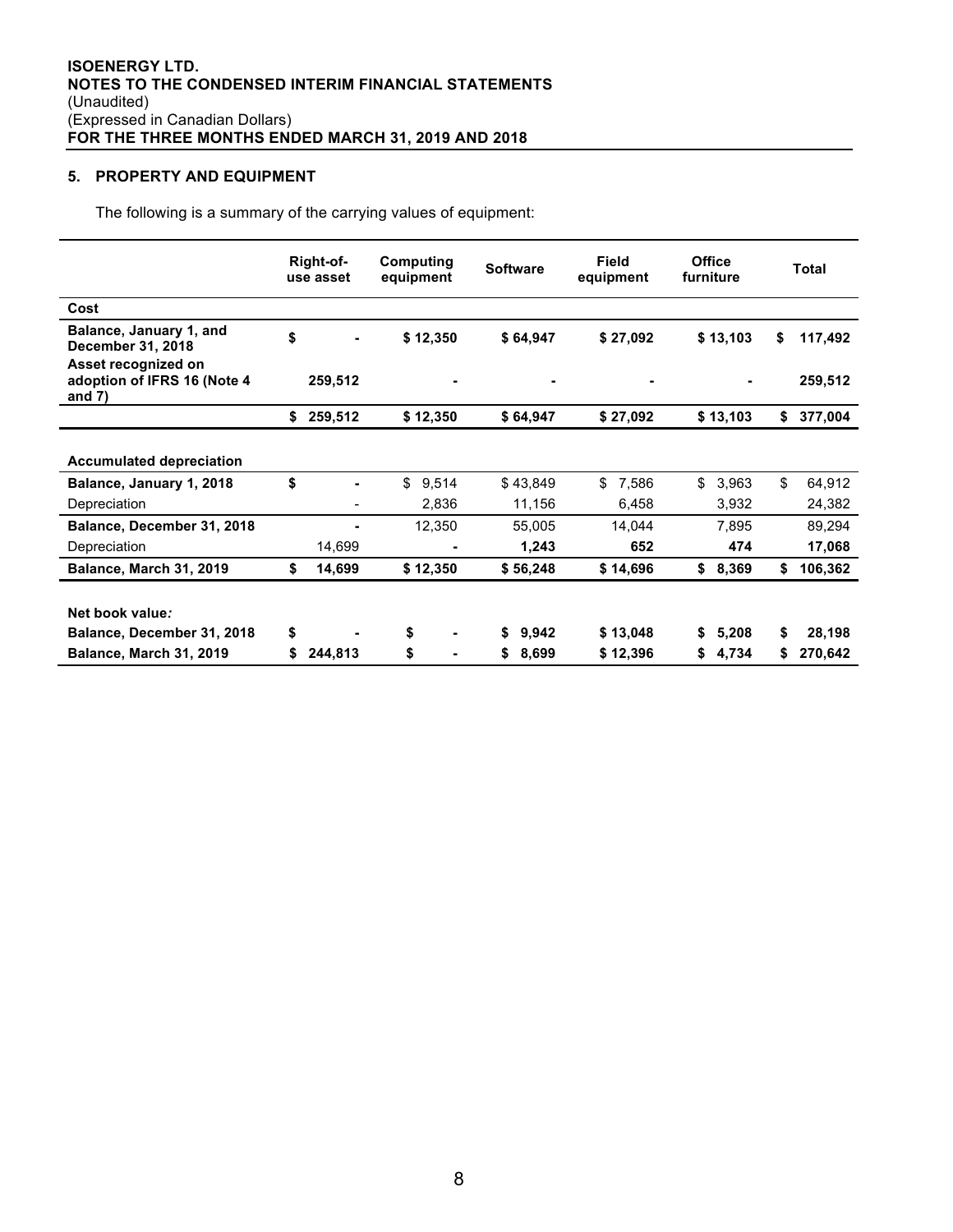## **6. EXPLORATION AND EVALUATION ASSETS**

The following is a summary of the carrying value of the acquisition costs and expenditures on the Company's exploration and evaluation assets:

|                             | <b>Note</b> | For the three<br>months ended<br>March 31, 2019 |    | For the year ended<br>December 31, 2018 |
|-----------------------------|-------------|-------------------------------------------------|----|-----------------------------------------|
| <b>Acquisition costs:</b>   |             |                                                 |    |                                         |
| Balance, opening            |             | \$<br>35,284,839                                | \$ | 33,398,942                              |
| Additions                   | a,b,c       |                                                 |    | 1,885,897                               |
| Balance, closing            |             | \$<br>35,284,839                                | \$ | 35,284,839                              |
| Deferred exploration costs: |             |                                                 |    |                                         |
| Balance, opening            |             | \$<br>8,188,403                                 | \$ | 5,666,863                               |
| Additions:                  |             |                                                 |    |                                         |
| Drilling                    |             | 927,113                                         |    | 1,103,960                               |
| Geological and geophysical  |             | 231                                             |    | 152,007                                 |
| Labour and wages            |             | 150,385                                         |    | 693,611                                 |
| Share-based compensation    |             | 28,503                                          |    | 235,852                                 |
| Geochemistry and assays     |             | 88,446                                          |    | 104,217                                 |
| Camp costs                  |             | 266,574                                         |    | 142,069                                 |
| Travel and other            |             | 19,706                                          |    | 89,824                                  |
| <b>Total additions</b>      |             | \$<br>1,480,958                                 | \$ | 2,521,540                               |
| Balance, closing            |             | \$<br>9,669,361                                 | \$ | 8,188,403                               |
| Total costs, closing        |             | \$<br>44,954,200                                | \$ | 43,473,242                              |

All claims are subject to minimum expenditure commitments. The Company expects to incur the minimum expenditures to maintain the claims.

## **(a) Geiger property**

On March 29, 2018, the Company expanded the Geiger property in the Eastern Athabasca Basin of Saskatchewan with the acquisition of 33 claims comprised of 6,800 hectares in the Dawn Lake North Block which is contiguous with the Company's Geiger property acquired in 2017. The combined set of claims are referred to as Geiger henceforth. The Company acquired the claims in exchange for 3,330,000 common shares of the Company (at \$0.385 per common share or \$1,282,050) and cash of \$200,000.

## **(b) Larocque East**

On May 9, 2018, the Company acquired a 100% interest in 6 mineral claims constituting the 3,200 hectare Larocque East property in the Eastern Athabasca Basin of Saskatchewan, in exchange for \$20,000 in cash and 1,000,000 common shares valued at \$0.35 per common share or \$350,000.

#### **(c) New claim staking**

During the first quarter of 2018, the Company spent \$19,383 to acquire, through staking, a new 100% owned uranium exploration property called Whitewater in the Eastern Athabasca Basin of Saskatchewan. IsoEnergy has also staked additional claims in 2018 that have been allocated to the Geiger property. The total area of all new claims combined was 25,966 hectares.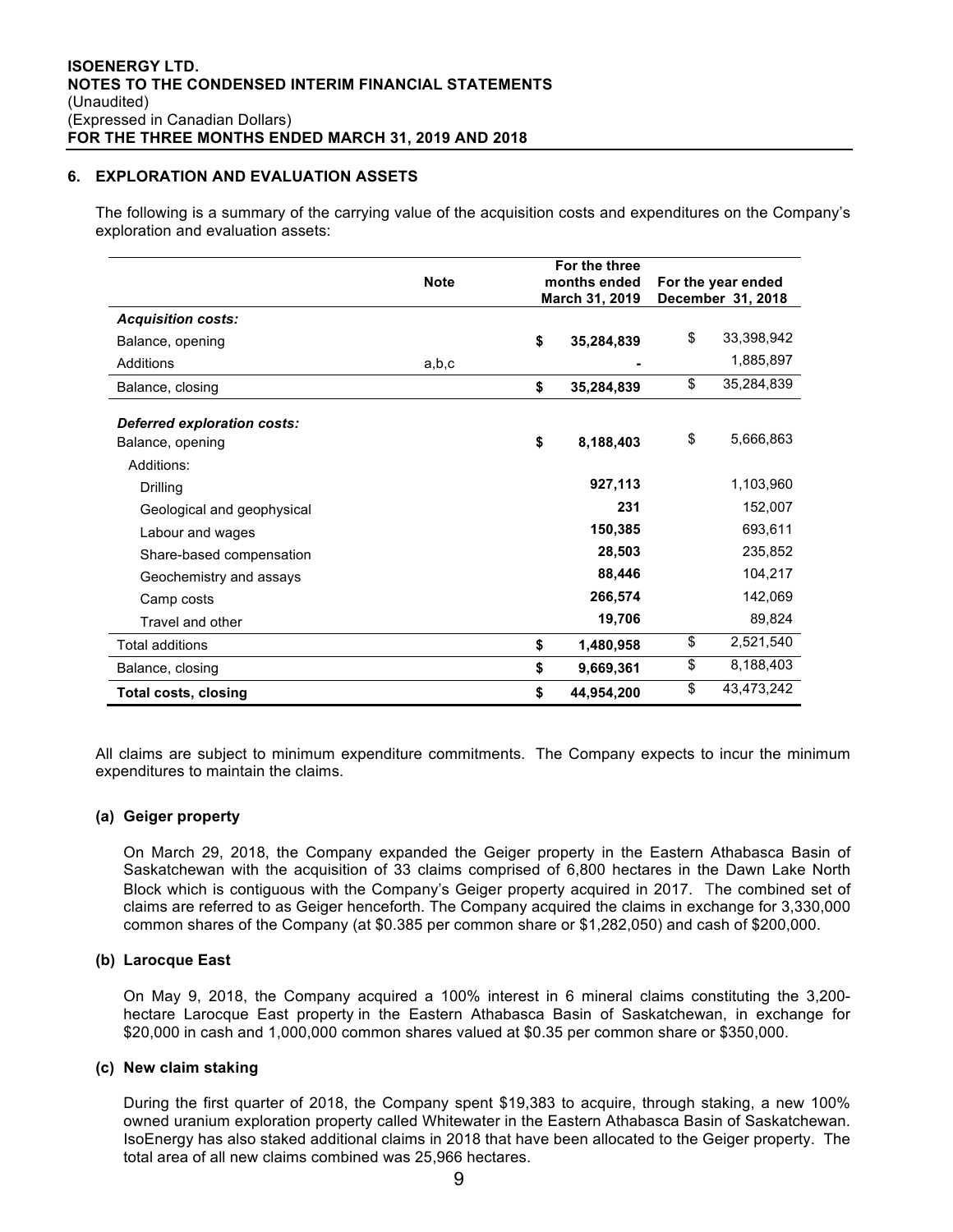# **7. LEASE LIABILITY**

| Lease liability recognized on adoption of IFRS 16 on January 1, 2019 | S. | 259,512   |
|----------------------------------------------------------------------|----|-----------|
| Interest on lease liability                                          |    | 3,194     |
| Payments                                                             |    | (15, 153) |
| Lease liability, March 31, 2019                                      |    | 247,553   |
| Less Current portion                                                 |    | (63, 678) |
| Long-term lease liability                                            |    | 183,875   |

On January 1, 2019 the Company adopted IFRS 16 – Leases retrospectively with the cumulative effect on initially applying the standard recognized at the date of initial application (see Note 4).

The lease is for an office space lease that extends to May 31, 2023. The discount rate applied to the lease is 5%. See Note 5 for information related to the leased asset. In addition to the lease payments the Company pays approximately \$47,000 annually related to operating costs and realty taxes of the leased office space. This amount is reassessed annually based on actual costs incurred.

IsoEnergy has a Facilities and Shared Services Agreement ("NxGold Agreement") with NxGold, a related company. IsoEnergy sub-leases approximately 50% of its office space to NxGold in exchange for \$2,500 per month. The NxGold Agreement can be terminated with 30-days' notice but is expected to be renewed for the term of the lease. The Company accounts for the sublease as an operating lease with amounts received from NxGold recognized as rental income from January 1, 2019. In the comparative period, amounts received were netted against the related office and administrative expense.

Minimum lease payments are as follows:

| 2019 | 46.991  |
|------|---------|
| 2020 | 66.745  |
| 2021 | 66.745  |
| 2022 | 66,745  |
| 2023 | 27,810  |
|      | 275,036 |

In addition to the leased asset above, the Company engages a drilling company to carry out its drilling programs on its exploration and evaluation properties. The drilling company provides all required equipment. These contracts are short-term, and the Company has elected not to apply the recognition and measurement requirements of IFRS 16 to them. Payments to the drilling company in the three months ended March 31, 2019 were \$696,099.

## **8. COMMITMENTS**

The Company has raised funds through the issuance of flow-through shares. Based on Canadian tax law, the Company is required to spend this amount on eligible exploration expenditures by December 31 of the year after the year in which the shares were issued.

The premium received for a flow-through share, which is the price received for the share in excess of the market price of the share, is recorded as a flow-through share premium liability. This liability is subsequently reduced when the required exploration expenditures are made, on a pro rata basis, and accordingly, a recovery of flow-through premium is then recorded as a reduction in the deferred tax expense to the extent that deferred income tax assets are available.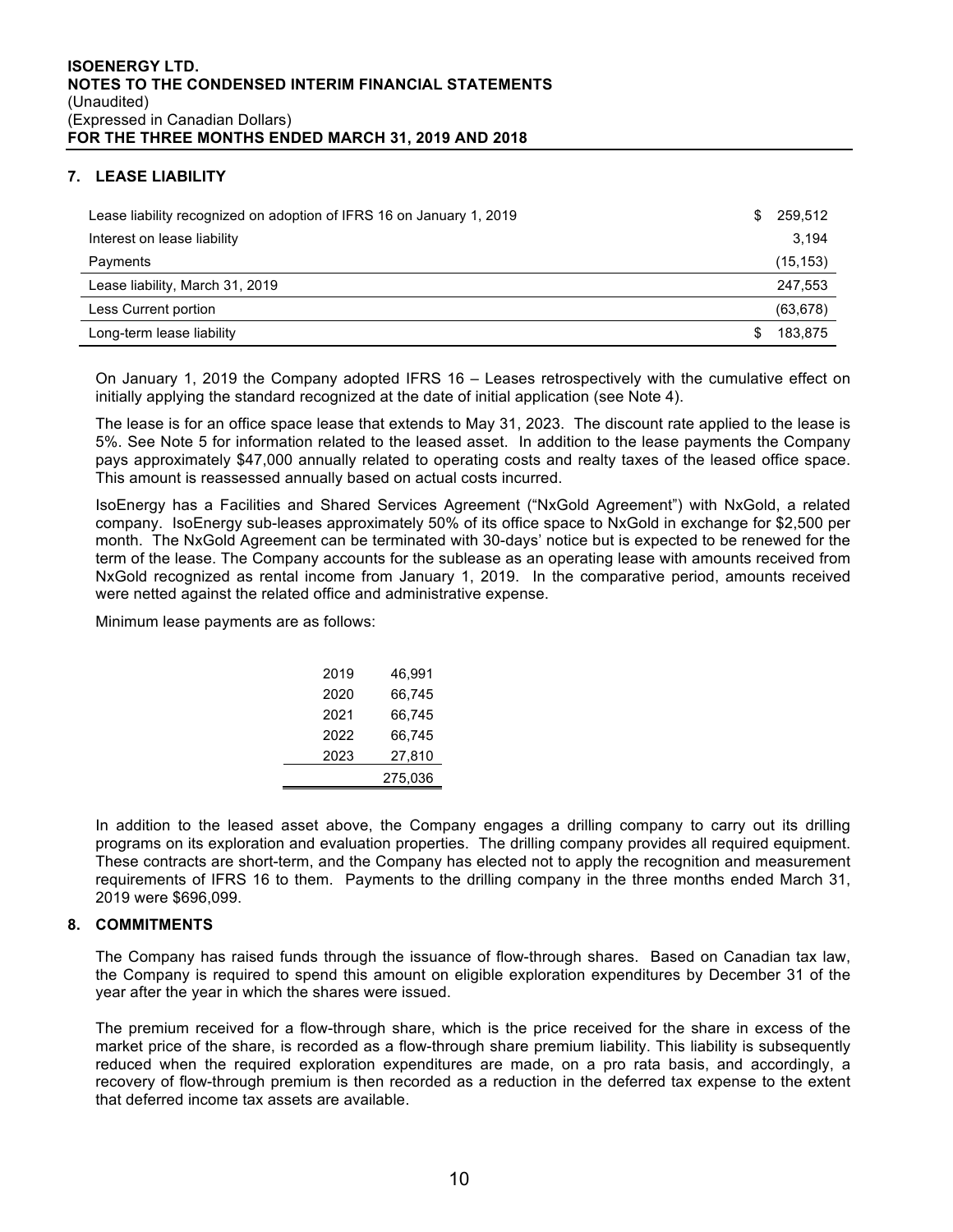## **8. COMMITMENTS (continued)**

As of March 31, 2019, the Company is obligated to spend \$2,624,524 on eligible exploration expenditures by the end of 2019. As the commitment is satisfied, the remaining balance of the flow-through premium liability is derecognized.

The flow-through share premium liability is comprised of:

|                                                                                                                | For the three months<br>ended March 31, 2019 | For the year ended<br>December 31, 2018 |           |  |
|----------------------------------------------------------------------------------------------------------------|----------------------------------------------|-----------------------------------------|-----------|--|
| Balance, opening                                                                                               | 550.392                                      | S                                       | 109.251   |  |
| Liability incurred on flow-through shares issued<br>Settlement of flow-through share liability on expenditures |                                              |                                         | 784.892   |  |
| made                                                                                                           | (192,502)                                    |                                         | (343.751) |  |
| Balance, closing                                                                                               | 357,890                                      |                                         | 550,392   |  |

# **9. INCOME TAXES**

Deferred income tax expense comprises:

|                                                    | For the three months ended<br>March 31 |            |  |           |  |
|----------------------------------------------------|----------------------------------------|------------|--|-----------|--|
|                                                    |                                        | 2019       |  | 2018      |  |
| Deferred income tax recovery related to operations |                                        | (111, 372) |  | (105,477) |  |
| Flow-through renunciation                          |                                        | 381.155    |  | 205.876   |  |
| Release of flow-through share premium liability    |                                        | (192,502)  |  | (91, 367) |  |
| Deferred income tax expense                        |                                        | 77.281     |  | 9.032     |  |

In the three months ended March 31, 2019 the Company incurred \$1,411,684 (three months ended March 31, 2018 - \$762,504) of eligible exploration expenditures in respect of its flow-through share commitments (Note 8). A deferred income tax expense is recognized due to the taxable temporary difference arising from capitalized exploration and evaluation assets with no tax basis as a result of the renunciation of the tax attributes to the investors in the flow-through shares.

## **10. SHARE CAPITAL**

**Authorized Capital** - Unlimited number of common shares with no par value.

## **Issued**

There were no shares issued in the three months ended March 31, 2019.

For the year ended December 31, 2018:

(a) On March 29, 2018, the Company issued 3,330,000 common shares valued at \$1,282,050 to expand the Geiger property (see Note 6(a)).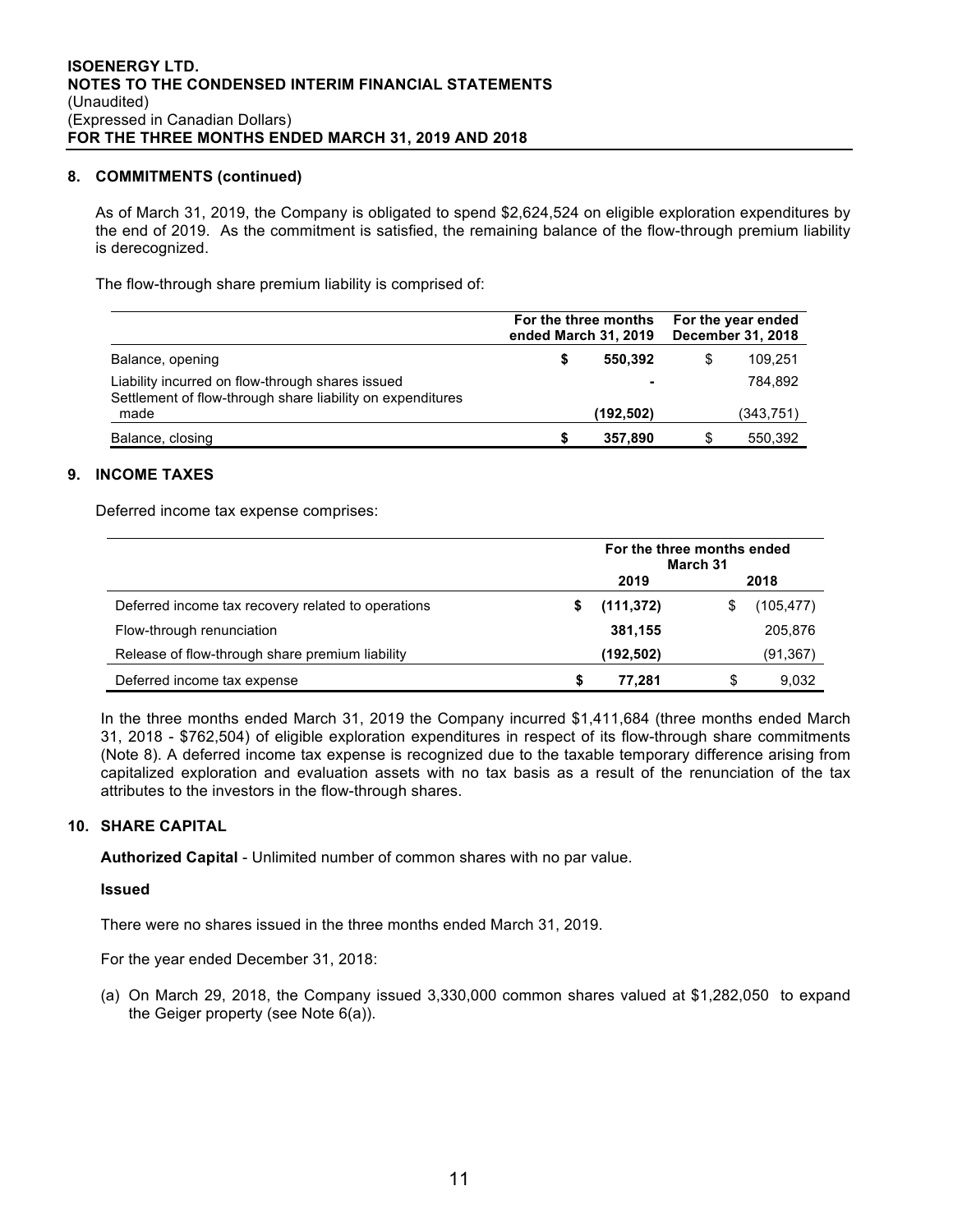#### **10. SHARE CAPITAL (continued)**

(b) On April 19, 2018, the Company closed a flow through and non-flow through non-brokered private placement. The Company issued 1,675,000 flow-through units (the "**FT Units**") at \$0.54 per FT Unit and 3,125,520 non flow-through units (the "**Units**") at \$0.40 per Unit raising aggregate gross proceeds of \$2,154,708. Each FT Unit consisted of one flow-through common share and one-half of a share purchase warrant (each whole warrant, a "**Warrant**"), with each Warrant entitling the holder to purchase an additional common share for a period of three years at an exercise price of \$0.60. Each Unit consisted of one non-flow through common share and one-half of a Warrant. Share issuance costs were \$30,304, net of \$11,209 of tax. The Warrants were valued using the residual method, whereby the proceeds received (net of the

flow-through premium) in excess of the fair value of the share amounting to \$192,021 was allocated to the warrant and included in the Warrant reserve account in Equity.

- (c) On May 3, 2018, the Company issued 1,000,000 common shares valued at \$350,000 to acquire the Larocque East exploration property (see Note 6(b))
- (d) On December 20, 2018, the Company issued 9,173,200 flow-through shares (the "**FT Shares**") at a price of \$0.44 per FT Share for aggregate gross proceeds of \$4,036,208 and 3,999,600 non flow-through common shares (the "**Common Shares**") at a price of \$0.38 per Common Share for gross proceeds of \$1,519,848. Share issuance costs were \$396,772, net of \$104,618 of tax. Share issuance costs includes \$113,916 related to 553,548 brokers' warrants which were valued using the Black-Scholes model with a corresponding amount added to the Warrant reserve account in Equity.

## **Stock Options**

Pursuant to the Company's stock option plan, directors may, from time to time, authorize the issuance of options to directors, officers, employees and consultants of the Company, enabling them to acquire up to 10% of the issued and outstanding common shares of the Company. The options can be granted for a maximum term of 10 years and are subject to vesting provisions as determined by the Board of Directors of the Company.

Stock option transactions and the number of stock options outstanding on the dates set forth below are summarized as follows:

|                                                     | <b>Number of options</b> | <b>Weighted average</b><br>exercise price per<br>share |
|-----------------------------------------------------|--------------------------|--------------------------------------------------------|
| Outstanding January 1, 2018                         | 4,075,000                | 1.00<br>S.                                             |
| Granted                                             | 2,860,000                | 0.42<br>S.                                             |
| Forfeited or cancelled                              | (615,000)                | 0.97<br>S                                              |
| Outstanding December 31, 2018<br>and March 31, 2019 | 6,320,000                | 0.74<br>S.                                             |
| Number of options exercisable                       | 4,559,154                | 0.87                                                   |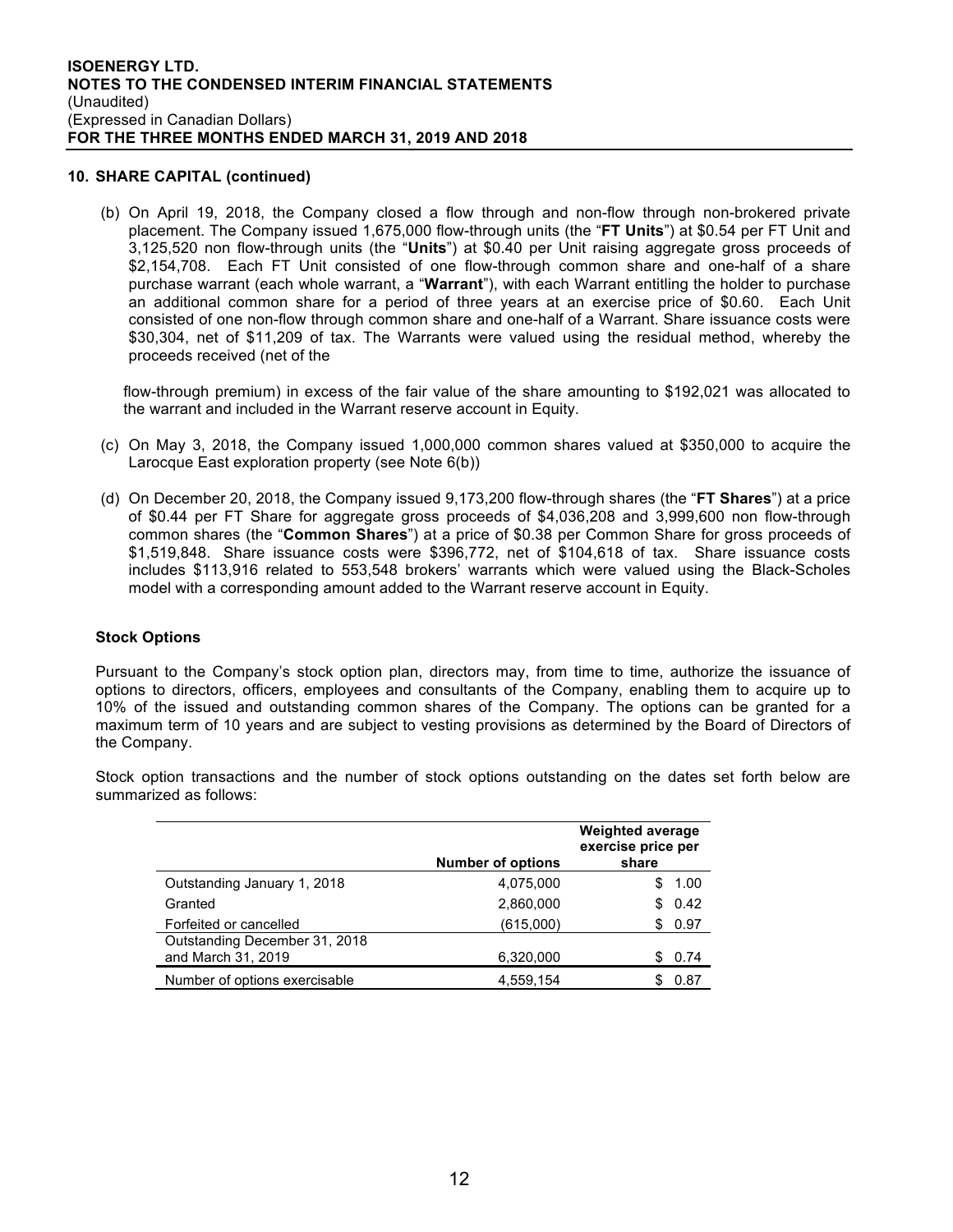#### **10. SHARE CAPITAL (continued)**

As at March 31, 2019, the Company has stock options outstanding and exercisable as follows:

| Number of<br>options | <b>Exercise</b><br>price per<br>option | Number of<br>options<br>exercisable | <b>Exercise</b><br>price per<br>option | Vestina | Remaining<br>contractual<br>life (years) | Expiry date       |
|----------------------|----------------------------------------|-------------------------------------|----------------------------------------|---------|------------------------------------------|-------------------|
| 3,100,000            | \$1.00                                 | 3.100.000                           | \$1.00                                 |         | 2.57                                     | October 25, 2021  |
| 100.000              | \$1.00                                 | 100.000                             | \$1.00                                 |         | 2.57                                     | October 24, 2021  |
| 250,000              | \$1.00                                 | 250.000                             | \$1.00                                 |         | 2.77                                     | January 4, 2022   |
| 50,000               | \$1.00                                 | 33.333                              | \$1.00                                 | (i)     | 3.15                                     | May 25, 2022      |
| 400.000              | \$0.57                                 | 266.663                             | \$0.57                                 | (i)     | 3.78                                     | January 8, 2023   |
| 1.080.000            | \$0.36                                 | 359.996                             | \$0.36                                 | (i)     | 4.33                                     | July 30, 2023     |
| 40.000               | \$0.36                                 | 20,000                              | \$0.36                                 | (ii)    | 4.33                                     | July 30, 2023     |
| 1.250.000            | \$0.42                                 | 416,662                             | \$0.42                                 | (i)     | 4.75                                     | December 28, 2023 |
| 50.000               | \$0.42                                 | 12.500                              | \$0.42                                 | (ii)    | 4.75                                     | December 28, 2023 |
| 6.320.000            | \$0.74                                 | 4.559.154                           | \$0.87                                 |         |                                          |                   |

(i) 1/3 annually with 1/3 vesting immediately

(ii) 25% quarterly starting one quarter after the grant date

The Company uses the Black-Scholes option pricing model to calculate the fair value of granted stock options. The model requires management to make estimates, which are subjective and may not be representative of actual results. Changes in assumptions can materially affect fair value estimates. There were no options issued in the three months ended March 31, 2019.

Share-based payments for options vested in the three months ended March 31, 2019 amounted to \$91,601 (2018 - \$190,868) of which \$63,098 (2018 - \$133,602) was expensed to the statement of loss and comprehensive loss, and \$28,503 (2018 - \$57,266) was capitalized to exploration and evaluation assets.

#### **Warrants**

As of March 31, 2019, the Company has the following warrants outstanding:

| <b>Expiry Date</b> | <b>Number of warrants</b> | <b>Weighted average</b><br>exercise price per<br>share |  |
|--------------------|---------------------------|--------------------------------------------------------|--|
| April 19, 2021     | 2,400,260                 | \$0.60                                                 |  |
| December 20, 2020  | 553.548                   | 0.38                                                   |  |
|                    | 2,953,808                 | 0.56                                                   |  |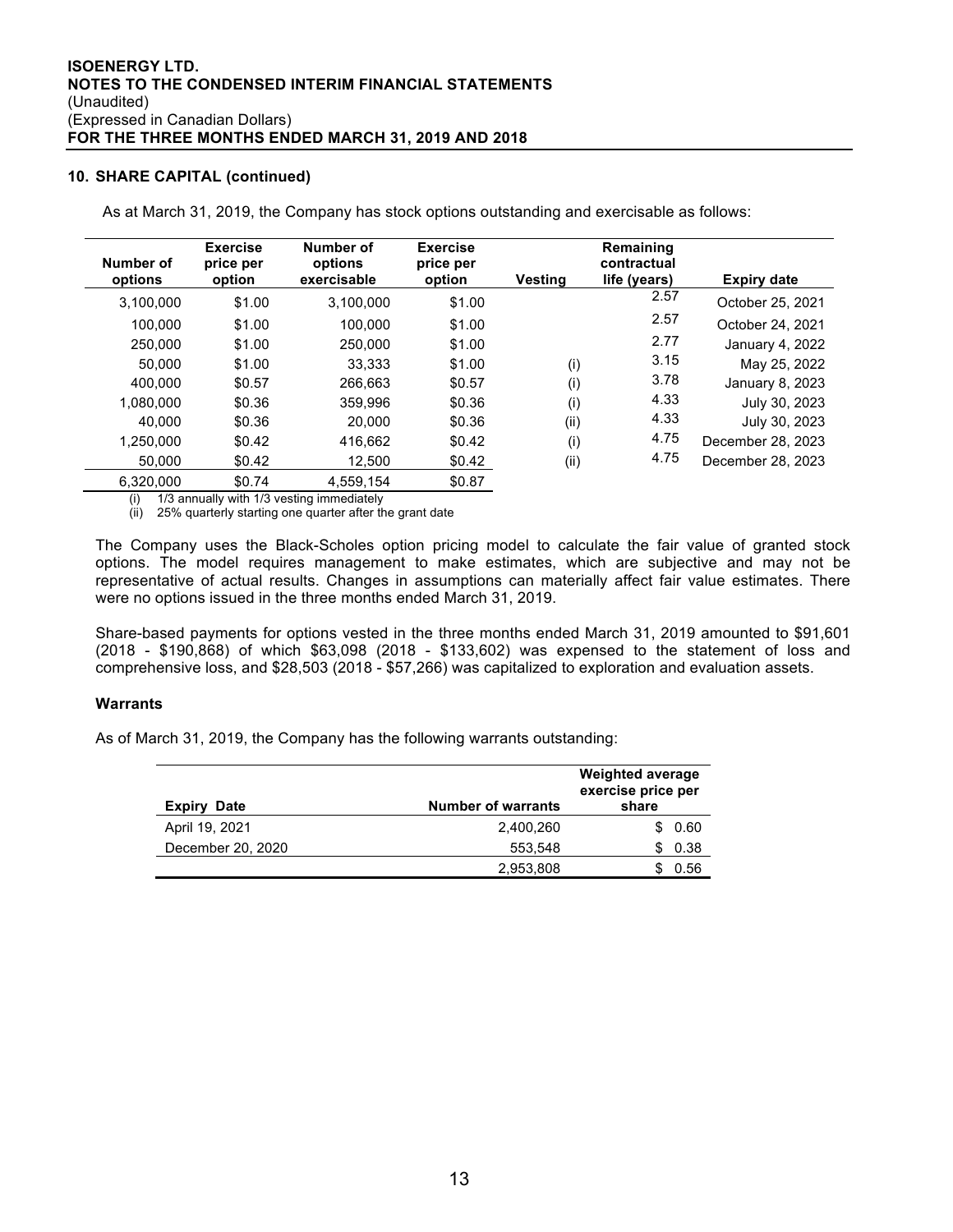#### **11. RELATED PARTY TRANSACTIONS**

Key management personnel include those persons having authority and responsibility for planning, directing and controlling the activities of the Company as a whole. The Company has determined that key management personnel consists of executive and non-executive members of the Company's Board of Directors and corporate officers.

Remuneration attributed to key management personnel is summarized as follows:

| Three months ended March 31, 2019                           | <b>Short term</b><br>compensation | Share-based<br>compensation | Total          |
|-------------------------------------------------------------|-----------------------------------|-----------------------------|----------------|
| Expensed in the statement of loss and<br>comprehensive loss | 129.852<br>SS.                    | 57.451<br>S.                | 187.303<br>SS. |
| Capitalized to exploration and evaluation assets            | 98,330                            | 9.816                       | 108,146        |
|                                                             | 228,182                           | 67.267                      | 295.449        |

| Three months ended March 31, 2018                           | <b>Short term</b><br>compensation | Share-based<br>compensation | Total      |
|-------------------------------------------------------------|-----------------------------------|-----------------------------|------------|
| Expensed in the statement of loss and<br>comprehensive loss | 134,578<br>SS.                    | 122.651                     | \$ 257.229 |
| Capitalized to exploration and evaluation assets            | 92,158                            | 41.761                      | 133,919    |
|                                                             | 226,736                           | 164.412                     | 391,148    |

As of March 31, 2019 and December 31, 2018 – \$nil was included in accounts payable and accrued liabilities owing to directors and officers for compensation.

During the three months ended March 31, 2019, the Company leased equipment from NexGen for \$nil (2018  $-$  \$6,297).

The Company charges office lease and administrative expenditures to NxGold Ltd. ("NxGold"), a company with officers and directors in common. During the three months ended March 31, 2019, office lease and administrative expenditures charged to NxGold amounted to \$26,533 (2018 – \$9,200). As at March 31, 2019, the Company was due nil from NxGold (December 31, 2018 - nil).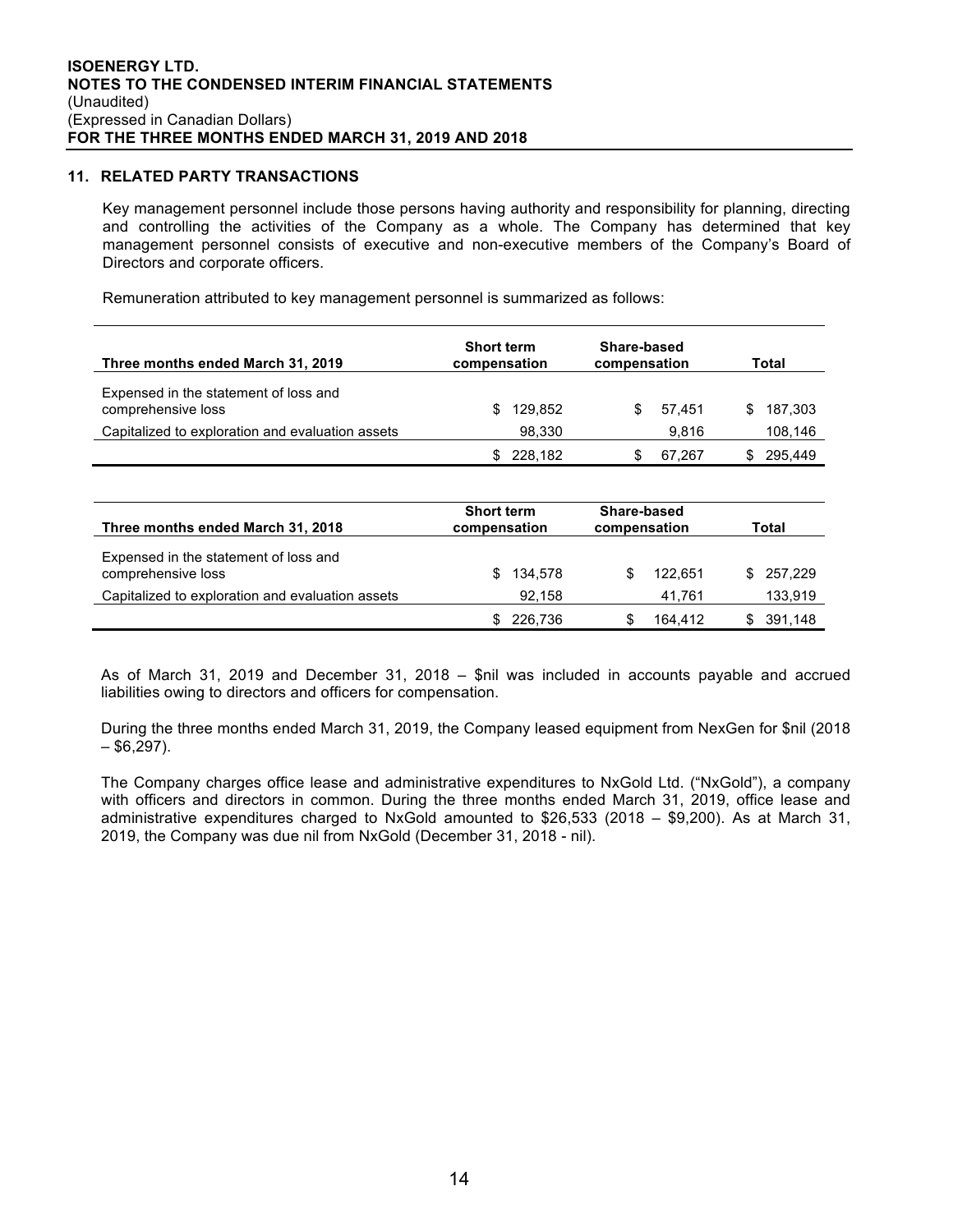#### **12. CAPITAL MANAGEMENT**

The Company manages its capital structure and adjusts it, based on the funds available to the Company, in order to support the acquisition, exploration and evaluation of assets. The Board of Directors does not impose quantitative return on capital criteria for management, but rather relies on the expertise of the Company's management to sustain the future development of the business.

In the management of capital, the Company considers all types of equity and is dependent on third party financing, whether through debt, equity, or other means. Although the Company has been successful in raising funds to date, there is no assurance that the Company will be successful in obtaining required financing in the future or that such financing will be available on terms acceptable to the Company.

The properties in which the Company currently has an interest are in the exploration stage. As such the Company, has historically relied on the equity markets to fund its activities. The Company will continue to assess new properties and seek to acquire an interest in additional properties if it determines that there is sufficient geologic or economic potential and if it has adequate financial resources to do so.

Management reviews its capital management approach on an on-going basis and believes that this approach, given the relative size of the Company, is reasonable. The Company is not subject to externally imposed capital requirements. There were no changes in the Company's approach to capital management during the period.

#### **13. FINANCIAL INSTRUMENTS**

The Company's financial instruments consist of cash, accounts receivable, accounts payable and accrued liabilities. The fair values of the Company's financial instruments approximate their carrying value, due to their short-term maturities or liquidity. The Company's cash and accounts receivable are classified at their amortized costs.

#### **Financial instrument risk exposure**

As at March 31, 2019, the Company's financial instrument risk exposure and the impact thereof on the Company's financial instruments are summarized below:

## **(a) Credit Risk**

Credit risk is the risk that one party to a financial instrument will fail to discharge an obligation and cause the other party to incur a financial loss. As at March 31, 2019, the Company has cash on deposit with a large Canadian bank. Credit risk is concentrated as a significant amount of the Company's cash and cash equivalents is held at one financial institution. Management believes the risk of loss to be remote. The Company's accounts receivable consists of input tax credits receivable from the Government of Canada and interest accrued on cash equivalents. Accordingly, the Company does not believe it is subject to significant credit risk.

## **(b) Liquidity Risk**

Liquidity risk is the risk that an entity will encounter difficulty in raising funds to meet its obligations under financial instruments. The Company manages liquidity risk by maintaining sufficient cash balances. Liquidity requirements are managed based on expected cash flows to ensure that there is sufficient capital to meet short-term obligations. As at March 31, 2019, the Company had a working capital balance of \$4,370,188, including cash of \$4,350,782.